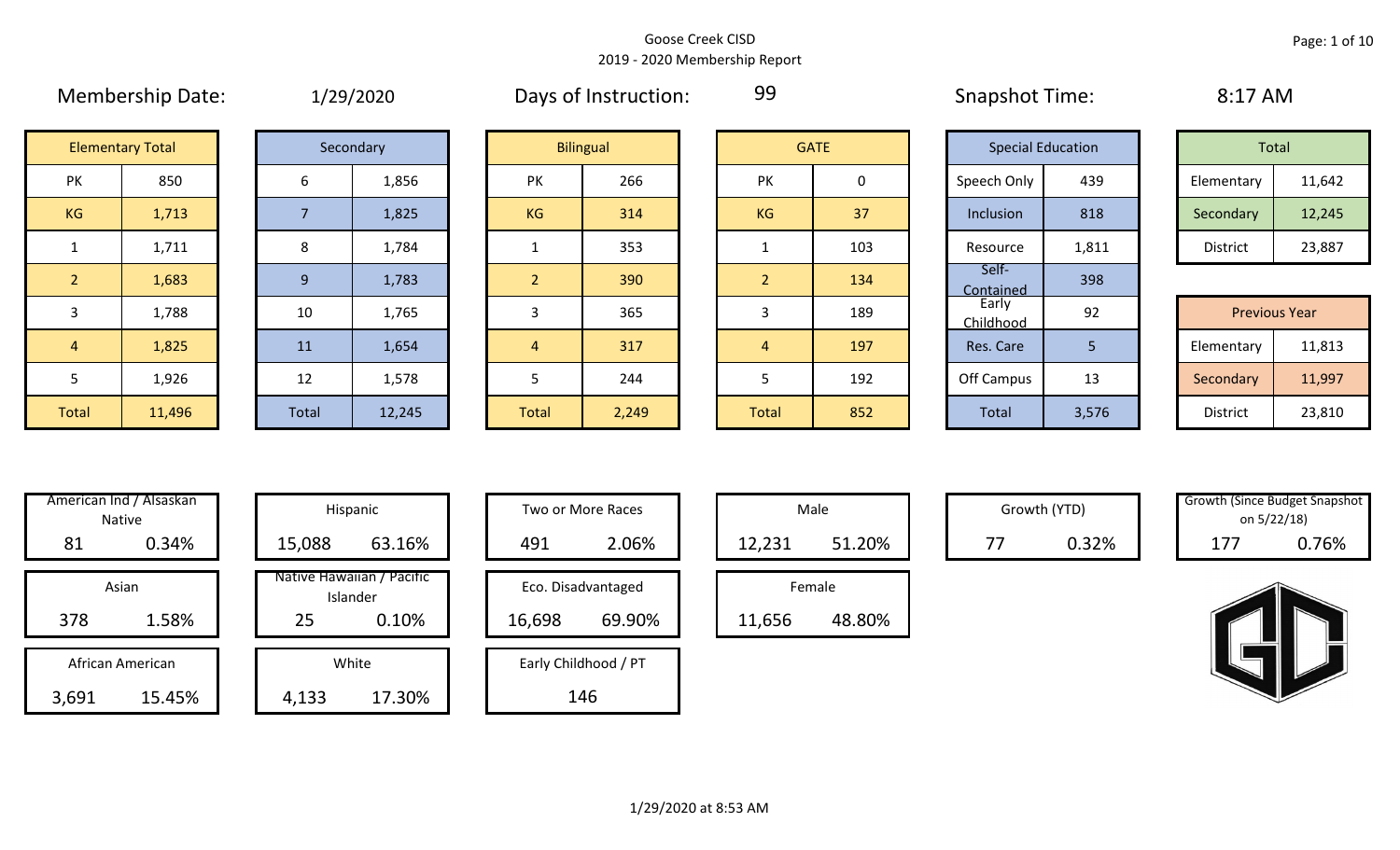| Date            | 1/29/2020              |                | PK             |                | KG             |                |                |                | 2              |      |              |                |                         |                | $\boldsymbol{\Delta}$ |                         |       | 5              |                | Campus Totals Early |              |       | Spec. | Total | 18-19 | 19-20      | Capacity |
|-----------------|------------------------|----------------|----------------|----------------|----------------|----------------|----------------|----------------|----------------|------|--------------|----------------|-------------------------|----------------|-----------------------|-------------------------|-------|----------------|----------------|---------------------|--------------|-------|-------|-------|-------|------------|----------|
|                 |                        | GenEd BilEd    |                | GenEd          | <b>BilEd</b>   | GenEd          | <b>BilEd</b>   | GenEd          | <b>BilEd</b>   |      | Total GenEd  | <b>BilEd</b>   | <b>Total</b>            | GenEd          | <b>BilEd</b>          | Total                   | GenEd | <b>BilEd</b>   | <b>Total</b>   | GenEd               | <b>BilEd</b> | Child | Prog  |       |       | Projection |          |
|                 | Teachers               | 1              | 0              | 4              | 2              | $\overline{A}$ | $\overline{2}$ | 4              | 1              | 5    | 4            | 2              | 6                       | 4              | $\overline{2}$        | 6                       | 4     | 1              | 5              | 25                  | 10           |       |       |       |       |            |          |
| Alamo           | Students               | 47             | O              | 85             | 29             | 83             | 29             | 85             | 34             | 119  | 91           | 29             | 120                     | 75             | 24                    | 99                      | 94    | 25             | 119            | 560                 | 170          | 0     | 71    | 801   | 776   | 764        | 850      |
|                 | <b>Available Seats</b> | $-3$           | 0              | 3              | 15             | 5              | 15             | 3              | $-12$          | $-9$ | $-3$         | 15             | 12                      | 13             | 20                    | 33                      | 6     | $\mathbf 0$    | 6              |                     |              |       |       |       |       |            |          |
|                 | Teachers               | $\mathbf{1}$   | 1              | $\overline{4}$ | $\overline{2}$ | 3              | $\overline{2}$ | 3              | $\overline{2}$ | 5    | 3            | $\overline{2}$ | 5                       | $\overline{4}$ | 2                     | 6                       | 3     | $\overline{2}$ | 5              | 21                  | 13           |       |       |       |       |            |          |
| Ashbel<br>Smith | Students               | 31             | 21             | 68             | 30             | 65             | 33             | 70             | 35             | 105  | 69           | 27             | 96                      | 71             | 38                    | 109                     | 72    | 35             | 107            |                     |              | 0     | 38    | 703   | 724   | 715        | 924      |
|                 | <b>Available Seats</b> | 13             | 23             | 20             | 14             | 1              | 11             | -4             | 9              | 5    | $-3$         | 17             | 14                      | 17             | 6                     | 23                      | 3     | 15             | 18             | 446                 | 219          |       |       |       |       |            |          |
|                 | Teachers               | 1              | 1              | 4              | $\overline{2}$ | 4              | 1              | 3              | $\overline{2}$ | 5    | 5            | $\mathbf{2}$   | 7                       | 4              | $\overline{2}$        | 6                       | 4     | $\overline{2}$ | 6              | 25                  | 12           |       |       |       |       |            |          |
| Austin          | Students               | 33             | 28             | 81             | 30             | 88             | 23             | 69             | 42             | 111  | 109          | 37             | 146                     | 85             | 34                    | 119                     | 96    | 35             | 131            |                     |              | 0     | 8     | 798   | 805   | 774        | 814      |
|                 | <b>Available Seats</b> | 11             | 16             | $\overline{7}$ | 14             | $\mathbf{0}$   | $-1$           | $-3$           | $\overline{2}$ | $-1$ | $\mathbf{1}$ | $\overline{7}$ | 8                       | 3              | 10                    | 13                      | 4     | 15             | 19             | 561                 | 229          |       |       |       |       |            |          |
|                 | Teachers               | $\mathbf{1}$   | 1              | 5              | $\mathbf{1}$   | 5              | $\mathbf{1}$   | $\overline{4}$ | $\overline{2}$ | 6    | 6            |                | $\overline{\mathbf{z}}$ | 6              | $\mathbf{1}$          | $\overline{\mathbf{z}}$ | 5     | $\mathbf{1}$   | 6              | 32                  | 8            |       |       |       |       |            |          |
| <b>Banuelos</b> | Students               | 37             | 34             | 102            | 24             | 99             | 18             | 84             | 29             | 113  | 122          | 20             | 142                     | 112            | 20                    | 132                     | 135   | 16             | 151            |                     |              | 0     | 18    | 870   | 896   | 862        | 850      |
|                 | <b>Available Seats</b> | $\overline{7}$ | 10             | 8              | $-2$           | 11             | 4              | 4              | 15             | 19   | 10           | $\overline{2}$ | 12                      | 20             | $\overline{2}$        | 22                      | $-10$ | 9              | $-1$           | 691                 | 161          |       |       |       |       |            |          |
|                 | Teachers               | 1              | 0.5            | 5              | $\mathbf{1}$   | 4              | 1              | 4              | $\overline{2}$ | 6    | 5            | $\overline{2}$ | $\overline{7}$          | 6              | -1                    | $\overline{7}$          | 5     | 1              | 6              | 30                  | 8.5          |       |       |       |       |            |          |
| Bowie           | Students               | 45             | 20             | 91             | 22             | 84             | 22             | 92             | 27             | 119  | 98           | 26             | 124                     | 114            | 18                    | 132                     | 105   | 27             | 132            |                     |              | 0     | 29    | 820   | 832   | 843        | 880      |
|                 | <b>Available Seats</b> | $-1$           | $\overline{2}$ | 19             | 0              | 4              | 0              | $-4$           | 17             | 13   | 12           | 18             | 30                      | 18             | 4                     | 22                      | 20    | $-2$           | 18             | 629                 | 162          |       |       |       |       |            |          |
|                 | Teachers               | 1              | $\mathbf{1}$   | 4              | $\overline{2}$ | $\overline{4}$ | $\mathbf{1}$   | 4              | $\overline{2}$ | 6    | 4            |                | 5                       | 4              | $\overline{2}$        | 6                       | 4     | $\mathbf{1}$   | 5              | 25                  | 10           |       |       |       |       |            |          |
| Carver          | Students               | 36             | 28             | 66             | 46             | 77             | 23             | 77             | 25             | 102  | 66           | 20             | 86                      | 87             | 30                    | 117                     | 87    | 26             | 113            |                     |              |       | 25    | 720   | 693   | 689        | 836      |
|                 | <b>Available Seats</b> | 8              | 16             | 22             | $-2$           | 11             | $-1$           | 11             | 19             | 3    | 22           | $\overline{2}$ | 24                      |                | 14                    | 15                      | 13    | $-1$           | 12             | 496                 | 198          |       |       |       |       |            |          |
|                 | Teachers               | 1              | 0              | 5              | 0              | 5              | 0              | 5              | 0              | 5    | 6            | 0              | 6                       | 6              | 0                     | 6                       | 5     | $\mathbf 0$    | 5.             | 33                  | 0            |       |       |       |       |            |          |
| Clark           | Students               | 47             | 0              | 108            | 0              | 102            | 0              | 90             | 0              | 90   | 120          | 0              | 120                     | 120            | 0                     | 120                     | 109   | 0              | 109            |                     |              |       | 34    | 731   | 721   | 701        | 850      |
|                 | <b>Available Seats</b> | $-3$           | O              | $\overline{2}$ | 0              | 8              | 0              | 20             | $\mathbf 0$    | 20   | 12           | 0              | 12                      | 12             | 0                     | 12                      | 16    | $\mathbf 0$    | 16             | 696                 | 0            |       |       |       |       |            |          |
|                 | <b>Teachers</b>        | $\mathbf 0$    | 1              | 4              | $\overline{2}$ | 5              | $\overline{2}$ | $\overline{4}$ | $\mathbf{1}$   | 5    | 4            |                | 5                       | 5 <sup>1</sup> | $\overline{1}$        | 6                       | 4     | $\mathbf{1}$   | 5              | 26                  | 9            |       |       |       |       |            |          |
| Crockett        | Students               | $\overline{2}$ | 45             | 65             | 27             | 92             | 27             | 77             | 15             | 92   | 76           | 24             | 100                     | 108            | 19                    | 127                     | 104   | 12             | 116            |                     |              | 0     | 10    | 703   | 706   | 713        | 638      |
|                 | <b>Available Seats</b> | $-2$           | -1             | 23             | 17             | 18             | 17             | 11             | 7              | 18   | 12           | $-2$           | 10                      | $\overline{2}$ | 3                     | 5 <sup>1</sup>          | -4    | 13             | 9 <sup>°</sup> | 524                 | 169          |       |       |       |       |            |          |
|                 | Teachers               | 1.5            | 0.5            | 4              | 1              | 5              | $\overline{2}$ | 4              | $\mathbf{1}$   | 5    | 5            | 1              | 6                       | 4              | -1                    | 5.                      | 3     | 1              | 4              | 26.5                | 7.5          |       |       |       |       |            |          |
| <b>DeZavala</b> | Students               | 44             | 14             | 79             | 18             | 84             | 18             | 79             | 22             | 101  | 90           | 22             | 112                     | 84             | 13                    | 97                      | 92    | 6              | 98             |                     |              | 0     | 1     | 666   | 718   | 685        | 924      |
|                 | <b>Available Seats</b> | 22             | 8              | 9              |                | 26             | 26             | 9              | 0              | q    | 20           | $\Omega$       | 20                      | 4              | 9                     | 13                      | $-17$ | 19             | $\overline{2}$ | 552                 | 113          |       |       |       |       |            |          |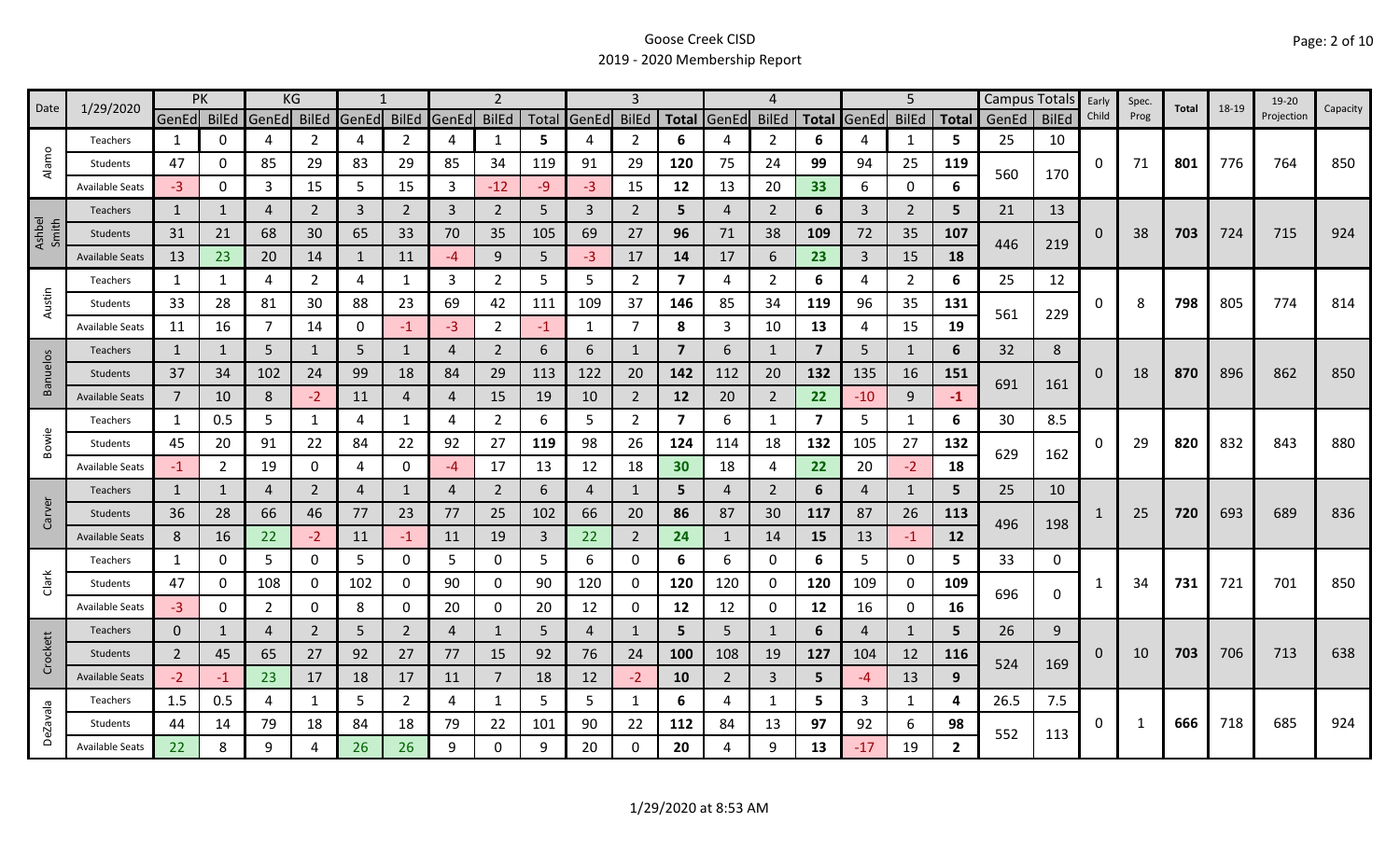|                    | 1/29/2020              | PK             |              |       | ΚG             |       |                |             |                |      |                |                |              |                |                |                |                   | 5              |       | Campus Totals |                | Early | Spec. | Total         | 18-19 | 19-20      | Capacity |
|--------------------|------------------------|----------------|--------------|-------|----------------|-------|----------------|-------------|----------------|------|----------------|----------------|--------------|----------------|----------------|----------------|-------------------|----------------|-------|---------------|----------------|-------|-------|---------------|-------|------------|----------|
| Date               |                        | GenEd BilEd    |              | GenEd | <b>BilEd</b>   | GenEd | <b>BilEd</b>   | GenEd BilEd |                |      | Total GenEd    | <b>BilEd</b>   | <b>Total</b> | GenEd          | <b>BilEd</b>   |                | Total GenEd BilEd |                | Total | GenEd         | <b>BilEd</b>   | Child | Prog  |               |       | Projection |          |
|                    | Teachers               | 1.5            | 0.5          | 4     | 2              | 4     | 2              | 3           | 1              |      | 4              |                | 6            |                | 1              | 5.             | 4                 | 1              | 5     | 24.5          | 9.5            |       |       |               |       |            |          |
| Harlem             | Students               | 45             | 21           | 72    | 48             | 82    | 22             | 62          | 19             | 81   | 87             | 23             | <b>110</b>   | 85             | 24             | 109            | 76                | 27             | 103   | 509           | 184            | 1     | 23    | 717           | 671   | 661        | 814      |
|                    | <b>Available Seats</b> | 21             |              | 16    | -4             | 6     | 22             | 4           | 3              |      | 1              | 21             | 22           | 3              | $-2$           | $\mathbf{1}$   | 24                | $-2$           | 22    |               |                |       |       |               |       |            |          |
| 画                  | Teachers               |                |              |       |                |       |                |             | $\overline{2}$ | 9    | $\overline{7}$ | 2              | 9            |                | $\overline{2}$ | 9              | 8                 | $\overline{2}$ | 10    | 29            | 8              |       |       |               |       |            |          |
| Highlands          | Students               |                |              |       |                |       |                | 150         | 43             | 193  | 147            | 42             | 189          | 145            | 44             | 189            | 190               | 42             | 232   | 632           | 171            | 0     | 14    | 817           | 832   | 811        | 814      |
|                    | <b>Available Seats</b> |                |              |       |                |       |                | 4           |                | 5    | 7              | 2              | 9            | 9              | $\mathbf 0$    | 9              | 10                | 8              | 18    |               |                |       |       |               |       |            |          |
|                    | Teachers               | $\overline{2}$ | 1            | 8     | $\overline{2}$ | 8     | $\overline{2}$ |             |                |      |                |                |              |                |                |                |                   |                |       | 18            | 5              |       |       |               |       |            |          |
| Hopper             | Students               | 83             | 29           | 140   | 36             | 149   | 39             |             |                |      |                |                |              |                |                |                |                   |                |       |               |                | 3     | 16    | 495           | 501   | 490        | 462      |
|                    | <b>Available Seats</b> | 5              | 15           | 36    | 8              | 27    | 5 <sup>1</sup> |             |                |      |                |                |              |                |                |                |                   |                |       | 372           | 104            |       |       |               |       |            |          |
|                    | Teachers               | 1              | 0            | 4     | $\overline{2}$ | 4     | $\overline{2}$ | 4           | $\overline{2}$ | 6    | 3              | $\overline{2}$ | 5            | 3              | $\overline{2}$ | 5              | 4                 | 1              | 5     | 23            | 11             |       |       |               |       |            |          |
| Lamar              | Students               | 28             | 0            | 80    | 32             | 87    | 32             | 74          | 27             | 101  | 65             | 33             | 98           | 72             | 28             | 100            | 79                | 19             | 98    |               |                |       | 15    | 672           | 699   | 681        | 858      |
|                    | <b>Available Seats</b> | 16             | 0            | 8     | 12             |       | 12             | 14          | 17             | 31   | 1              | 11             | 12           | -6             | 16             | 10             | 21                | 6              | 27    | 485           | 171            |       |       |               |       |            |          |
|                    | Teachers               | 0.5            | 0.5          | 3     | $\mathbf{1}$   | 2     | 1              | 2           | $\overline{2}$ | Δ    | 2              | 2              | 4            | $\overline{2}$ | 2              | 4              | 3                 | $\mathbf{1}$   | 4     | 14.5          | 9.5            |       |       |               |       |            |          |
| Jacinto            | Students               | 21             | 11           | 39    | 21             | 36    | 17             | 46          | 25             | 71   | 42             | 30             | 72           | 46             | 22             | 68             | 54                | 22             | 76    |               |                | 0     | 0     | 432           | 459   | 453        | 528      |
| San                | <b>Available Seats</b> | 1              | 11           | 27    | $\mathbf{1}$   | 8     | 5              | $-2$        | 19             | 17   | $\overline{2}$ | 14             | <b>16</b>    | $-2$           | 22             | 20             | 21                | 3              | 24    | 284           | 148            |       |       |               |       |            |          |
|                    | Teachers               | 1.5            | 0.5          | 5     |                | 6     | $\overline{2}$ | 4           | $\mathbf{2}$   | 6    | 5.             | 1              | 6            | 5              | -1             | 6              | 6                 | 1              | 7     | 32.5          | 8.5            |       |       |               |       |            |          |
| Travis             | Students               | 44             | 13           | 116   | 19             | 108   | 25             | 113         | 25             | 138  | 96             | 23             | 119          | 113            | 15             | 128            | 137               | 21             | 158   | 727           |                | 0     | 18    | 886           | 905   | 887        | 880      |
|                    | <b>Available Seats</b> | 22             | 9            | $-6$  | 3              | 24    | 19             | $-25$       | 19             | -6   | 14             | $-1$           | 13           | $-3$           | 7              | 4              | 13                | 4              | 17    |               | 141            |       |       |               |       |            |          |
|                    | <b>Teachers</b>        | $\mathbf{1}$   | $\Omega$     | 5     |                | 5     | $\mathbf{1}$   | 5           | $\mathbf{1}$   | 6    | 5              |                | 6            | 5              | 2              | $\overline{7}$ | 5                 | $\mathbf{1}$   | 6     | 31            | $\overline{7}$ |       |       |               |       |            |          |
| Victoria<br>Walker | <b>Students</b>        | 40             | $\mathbf{0}$ | 81    | 21             | 91    | 20             | 97          | 21             | 118  | 97             | 14             | 111          | 101            | 20             | 121            | 126               | 12             | 138   |               |                | 39    | 22    | 802           | 875   | 830        | 924      |
|                    | Available Seats        | 4              | 0            | 29    | $\mathbf{1}$   | 19    | $\overline{2}$ | 13          | $\mathbf{1}$   | 14   | 13             | 8              | 21           | 9              | 24             | 33             | $-1$              | 13             | 12    | 633           | 108            |       |       |               |       |            |          |
|                    | Teachers               | 16             | 8.5          | 68    | 22             | 68    | 22             | 60          | 23             | 83   | 68             | 22             | 90           | 69             | 22             | 91             | 67                | 17             | 84    | 416           | 136.5          |       |       |               |       |            |          |
| Total              | <b>Students</b>        | 583            | 264          | 1273  | 403            | 1327  | 348            | 1265        | 389            | 1654 | 1375           | 370            | 1745         | 1418           | 349            | 1767           | 1556              | 325            | 1881  | 8,797         | 2448           | 46    | 342   | 11,633 11,813 |       | 11,559     | 12,846   |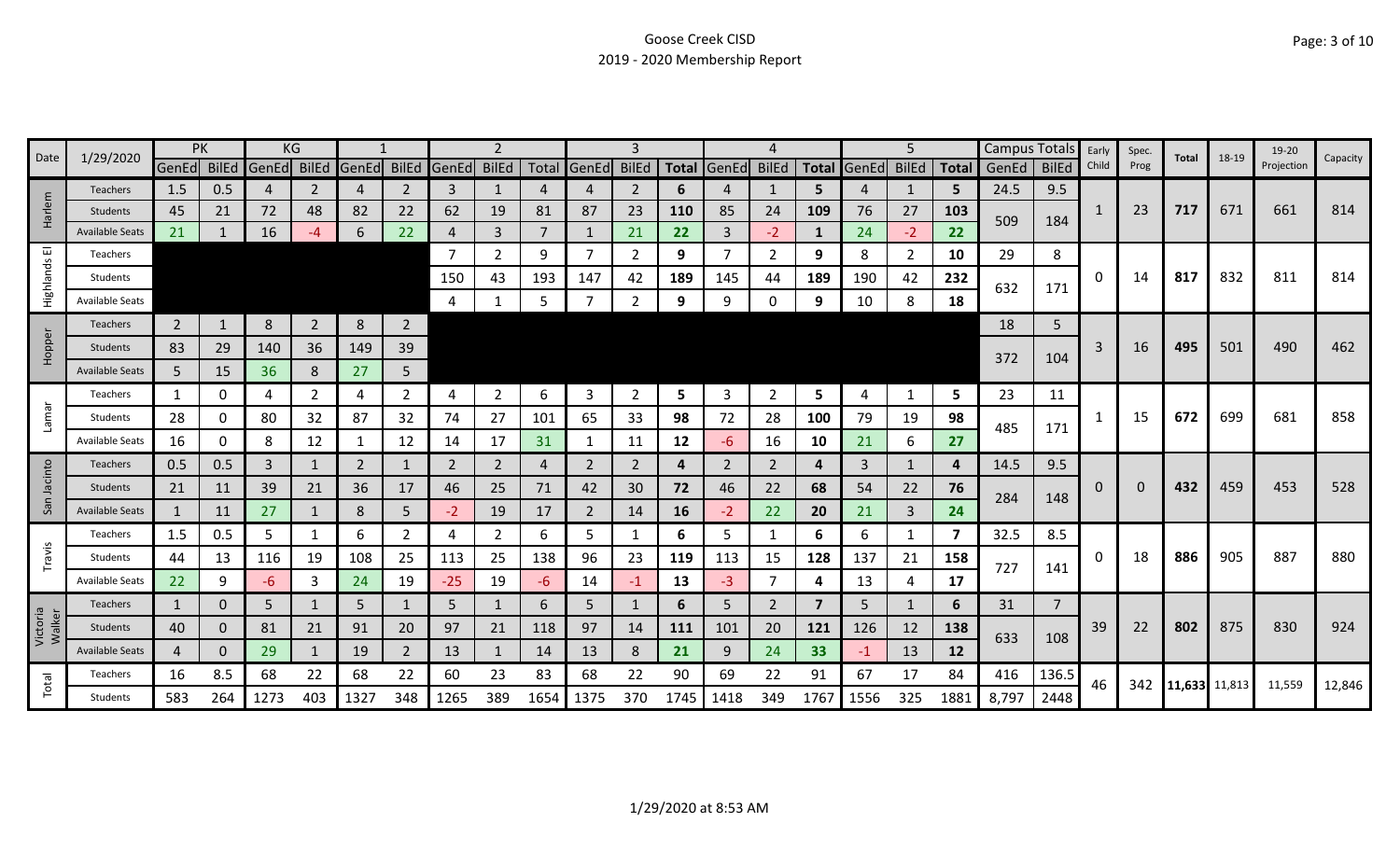| Page: 4 of 10 |  |
|---------------|--|
|---------------|--|

| <b>Campus</b> | 6            | $\overline{\mathbf{7}}$ | 8                       | 9           | 10           | 11    | 12          |                   |      | <b>Campus Totals</b> |                                       |                 |
|---------------|--------------|-------------------------|-------------------------|-------------|--------------|-------|-------------|-------------------|------|----------------------|---------------------------------------|-----------------|
|               |              |                         |                         |             |              |       |             | <b>Enrollment</b> |      |                      | Core Ratio   18-19   19-20 Projection | <b>Capacity</b> |
| <b>BJS</b>    | 360          | 302                     | 333                     |             |              |       |             | 995               | 22.6 | 941                  | 1,010                                 | 958             |
| CBJ           | 344          | 370                     | 357                     |             |              |       |             | 1,071             | 24.9 | 1,071                | 1,057                                 | 1,198           |
| GJS           | 386          | 377                     | 373                     |             |              |       |             | 1,136             | 24.2 | 1,104                | 1,149                                 | 1,164           |
| HMJ           | 345          | 347                     | 323                     |             |              |       |             | 1,015             | 21.1 | 987                  | 1,046                                 | 1,176           |
| <b>HJS</b>    | 418          | 424                     | 390                     |             |              |       |             | 1,232             | 25.7 | 1,187                | 1,213                                 | 1,272           |
| REL           |              |                         |                         | 500         | 479          | 387   | 431         | 1,797             | 26.0 | 1,736                | 1,798                                 | 1,968           |
| <b>RSS</b>    |              |                         |                         | 532         | 550          | 508   | 492         | 2,082             | 28.9 | 2,153                | 2,137                                 | 2,554           |
| GCM           |              |                         |                         | 534         | 549          | 553   | 444         | 2,080             | 26.3 | 2,055                | 2,148                                 | 2,536           |
| PHC           | $\mathbf{0}$ | $\mathbf 0$             | $\mathbf 0$             | $\mathbf 0$ | $\mathbf{3}$ | 31    | 113         | 147               | 8.6  | 138                  | 35                                    |                 |
| Impact        |              |                         |                         | 107         | 101          | 99    | 92          | 399               | 23.5 | 392                  | 396                                   |                 |
| Point         | $2^{\circ}$  | $\overline{4}$          | $\overline{\mathbf{4}}$ | 9           | 15           | 14    | 6           | 54                | 4.7  | 87                   | 40                                    |                 |
| <b>SCTHS</b>  |              |                         |                         | 97          | 66           | 60    | $\mathbf 0$ | 223               | 18.6 | 146                  | 230                                   |                 |
| Total         | 1,855        | 1,824                   | 1,780                   | 1,779       | 1,763        | 1,652 | 1,578       | 12,231            |      | 11,997               | 12,259                                |                 |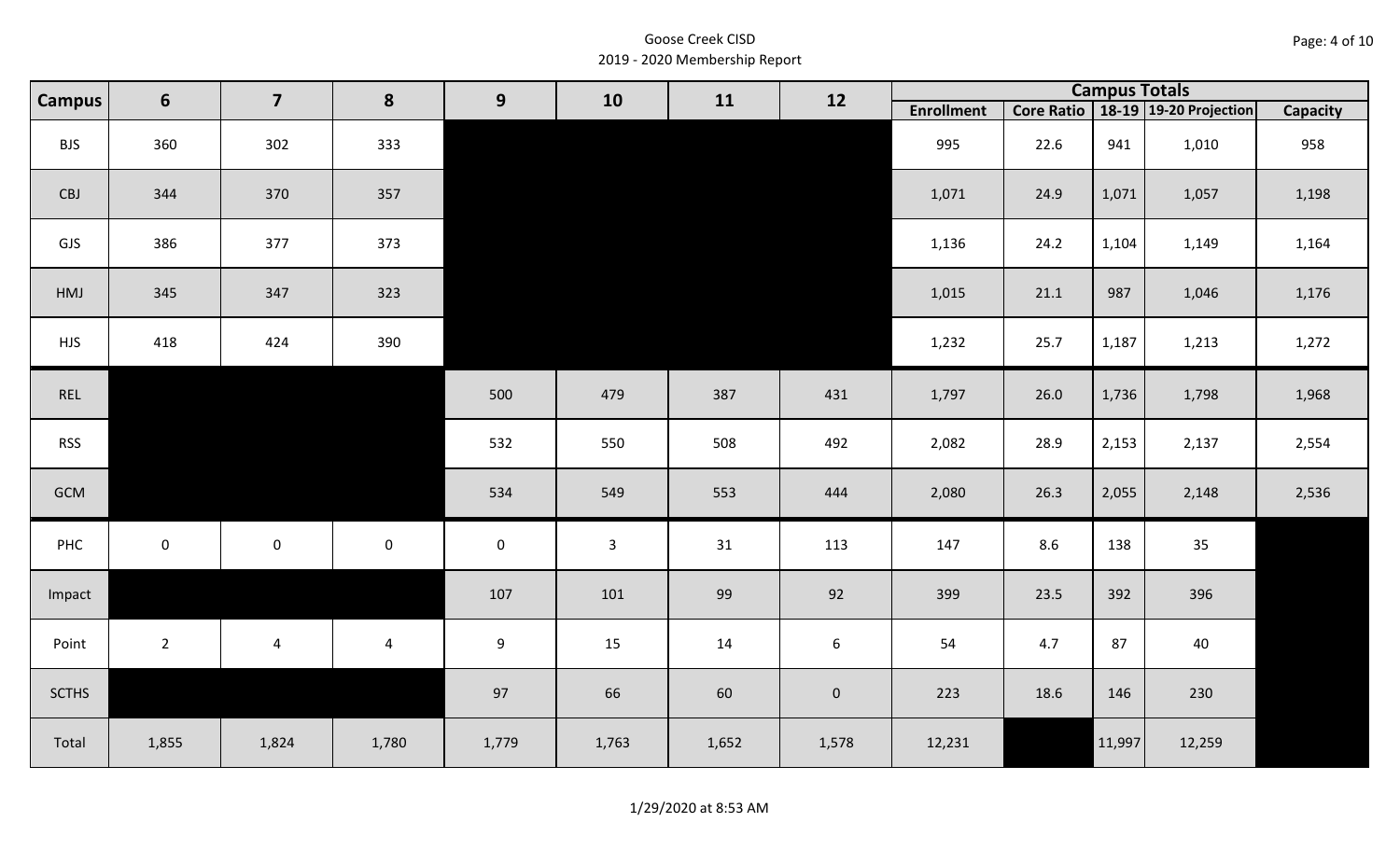|                     | Total          | No Code             | Speech Only         | Mainstream   | Self-Cont<br>50-60% | Self-Cont<br>$>60\%$ | <b>EC SpEd Program</b> | Homebound    |
|---------------------|----------------|---------------------|---------------------|--------------|---------------------|----------------------|------------------------|--------------|
| Alamo               | $\overline{0}$ | $\mathbf 0$         | $\mathbf 0$         | $\pmb{0}$    | $\pmb{0}$           | $\pmb{0}$            | $\mathsf{O}\xspace$    | $\mathbf 0$  |
| Ashbel Smith        | 23             | $\mathbf{1}$        | $\mathsf{O}\xspace$ | $\pmb{0}$    | $\pmb{0}$           | $\boldsymbol{6}$     | 16                     | $\mathbf 0$  |
| Austin              | $\mathbf 0$    | $\mathbf 0$         | $\mathbf 0$         | $\pmb{0}$    | $\pmb{0}$           | $\pmb{0}$            | $\mathbf 0$            | $\mathbf 0$  |
| <b>Banuelos</b>     | 13             | $\pmb{0}$           | $\pmb{0}$           | $\pmb{0}$    | $\mathsf 0$         | $\mathbf 1$          | 12                     | $\pmb{0}$    |
| Bowie               | 12             | $\mathbf{1}$        | $\mathbf 0$         | $\pmb{0}$    | $\pmb{0}$           | $\mathbf{1}$         | 10                     | $\mathbf 0$  |
| Carver              | 13             | $\mathbf{1}$        | $\mathsf{O}\xspace$ | $\pmb{0}$    | $\mathbf 1$         | $\mathbf 1$          | $10\,$                 | $\pmb{0}$    |
| Clark               | 9              | $\mathbf 0$         | $\pmb{0}$           | $\pmb{0}$    | $\pmb{0}$           | $\pmb{0}$            | $\bf 8$                | $\mathbf{1}$ |
| Crockett            | $\mathbf 0$    | $\mathsf 0$         | $\pmb{0}$           | $\pmb{0}$    | $\pmb{0}$           | $\pmb{0}$            | $\pmb{0}$              | $\pmb{0}$    |
| DeZavala            | $\mathbf 0$    | $\mathsf{O}\xspace$ | $\mathbf 0$         | $\pmb{0}$    | $\pmb{0}$           | $\pmb{0}$            | $\pmb{0}$              | $\mathbf 0$  |
| Harlem              | 10             | $\mathsf 0$         | $\mathbf{1}$        | $\pmb{0}$    | $\pmb{0}$           | $\pmb{0}$            | $\mathsf 9$            | $\pmb{0}$    |
| <b>Highlands El</b> | $\mathbf 0$    | $\mathbf 0$         | $\mathbf 0$         | $\pmb{0}$    | $\pmb{0}$           | $\pmb{0}$            | $\pmb{0}$              | $\mathbf 0$  |
| Hopper              | 12             | $\pmb{0}$           | $\overline{2}$      | $\mathbf{1}$ | $\pmb{0}$           | $\mathbf{1}$         | 8                      | $\pmb{0}$    |
| Lamar               | $\overline{2}$ | $\mathbf 1$         | $\mathbf 1$         | $\pmb{0}$    | $\pmb{0}$           | $\pmb{0}$            | $\pmb{0}$              | $\pmb{0}$    |
| San Jacinto         | $\mathbf 0$    | $\mathsf{O}\xspace$ | $\mathsf{O}\xspace$ | $\pmb{0}$    | $\pmb{0}$           | $\pmb{0}$            | $\pmb{0}$              | $\pmb{0}$    |
| Travis              | $8\phantom{.}$ | $\mathbf 0$         | $\mathbf 0$         | $\pmb{0}$    | $\pmb{0}$           | $\pmb{0}$            | $\bf 8$                | $\mathbf 0$  |
| Victoria Walker     | 44             | 5                   | 39                  | $\pmb{0}$    | $\pmb{0}$           | $\mathsf 0$          | $\pmb{0}$              | $\pmb{0}$    |
| District            | 146            | $\boldsymbol{9}$    | 43                  | $1\,$        | $1\,$               | 10                   | 81                     | $\mathbf{1}$ |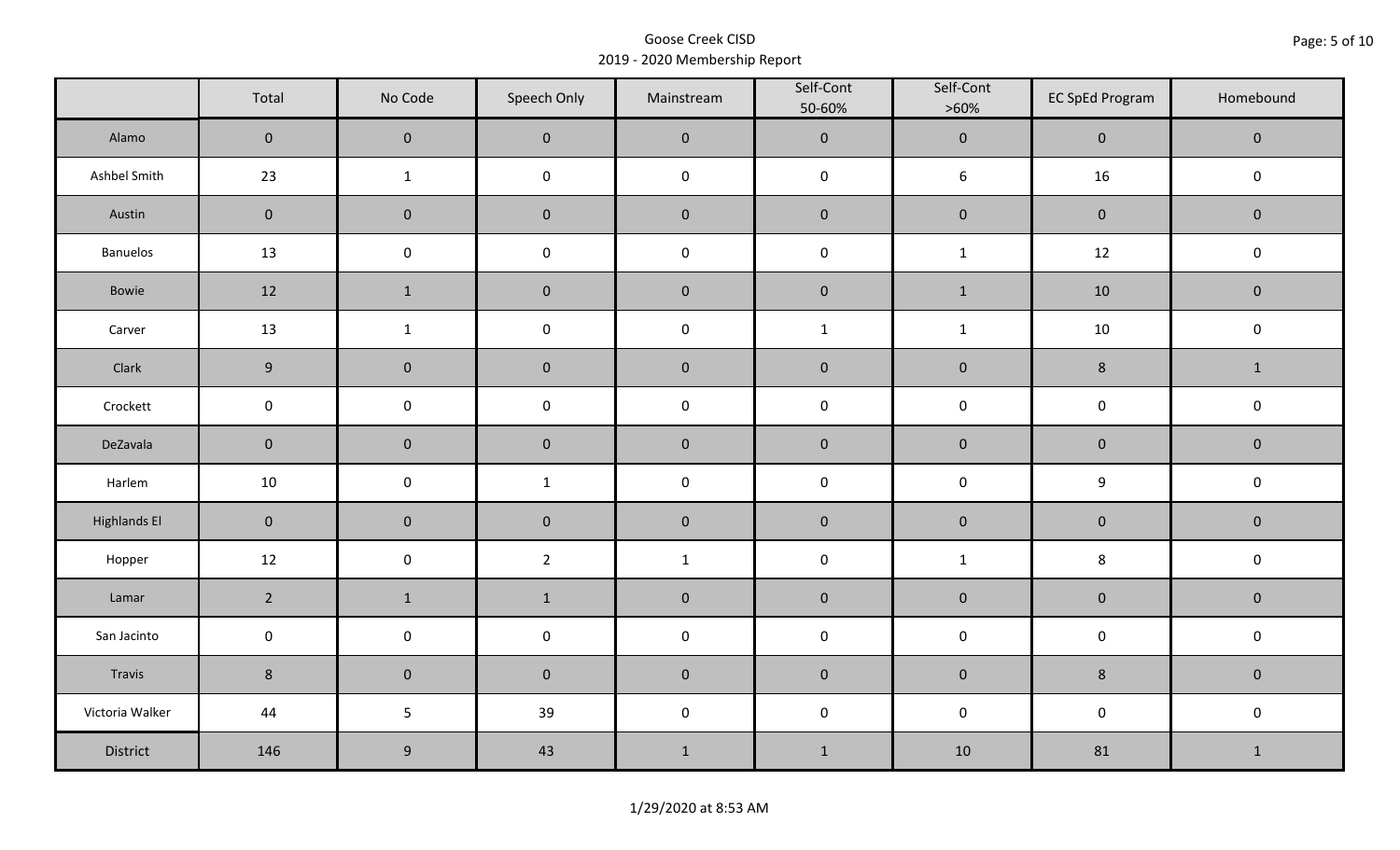| Date                                |              | PK                 |           | KG              |     | $\mathbf{1}$       |                    | $\overline{2}$ |             | $\overline{3}$  |                |             | $\overline{4}$      |                |                  | $\overline{5}$  |                |                    | <b>Campus Totals</b> |                |
|-------------------------------------|--------------|--------------------|-----------|-----------------|-----|--------------------|--------------------|----------------|-------------|-----------------|----------------|-------------|---------------------|----------------|------------------|-----------------|----------------|--------------------|----------------------|----------------|
|                                     |              | Bilingual Bil Gate | Bilingual | <b>Bil Gate</b> |     | Bilingual Bil Gate | Bilingual Bil Gate |                | Bilingual   | <b>Bil Gate</b> | <b>NAC</b>     | Bilingual   | <b>Bil Gate</b>     | <b>NAC</b>     | <b>Bilingual</b> | <b>Bil Gate</b> | <b>NAC</b>     | Bilingual Bil Gate |                      | <b>NAC</b>     |
| Alamo                               | $\mathbf 0$  | $\mathbf 0$        | 30        | $\mathbf 0$     | 28  | $\mathbf{1}$       | 32                 | $\overline{2}$ | 41          | $\overline{3}$  | 14             | 43          | $\overline{4}$      | 23             | 38               | 3               | 16             | 212                | 13                   | 53             |
| Ashbel<br>Smith                     | 23           | $\mathbf{0}$       | 32        | $\overline{0}$  | 33  | $\overline{0}$     | 33                 | $\overline{0}$ | 25          | $\overline{0}$  | 23             | 36          | $\overline{0}$      | 16             | 35               | $\overline{0}$  | 53             | 217                | $\overline{0}$       | 0              |
| Austin                              | 28           | $\mathbf 0$        | 29        | $\mathbf 0$     | 20  | $\mathbf 0$        | 37                 | $\mathbf 0$    | 34          | $\mathsf{O}$    | 16             | 33          | $\mathsf{O}\xspace$ | 53             | 35               | $\overline{0}$  | $\mathbf 0$    | 216                | $\mathbf 0$          | 0              |
| <b>Banuelos</b>                     | 34           | $\mathbf{0}$       | 24        | $\mathbf{0}$    | 18  | $\mathbf{0}$       | 25                 | $\overline{0}$ | 19          | $\overline{0}$  | 53             | 15          | $\overline{0}$      | $\overline{0}$ | 16               | $\overline{0}$  | $\overline{0}$ | 151                | $\overline{0}$       | $\overline{0}$ |
| Bowie                               | 20           | $\mathbf 0$        | 25        | $\mathsf{O}$    | 22  | $\mathbf 0$        | 27                 | $\mathbf 0$    | 24          | $\mathbf 0$     | $\mathbf 0$    | 19          | $\mathbf 0$         | $\mathbf 0$    | 27               | $\mathbf 0$     | $\mathbf 0$    | 164                | $\mathbf 0$          | 0              |
| Carver                              | 28           | $\mathbf{0}$       | 45        | $\mathbf 0$     | 23  | $\mathbf{0}$       | 24                 | $\overline{0}$ | 18          | $\overline{0}$  | $\overline{0}$ | 29          | $\overline{0}$      | $\overline{0}$ | 26               | $\overline{0}$  | $\overline{0}$ | 193                | $\overline{0}$       | $\overline{0}$ |
| Clark                               | $\mathsf{O}$ | $\mathbf 0$        | 0         | $\mathbf 0$     | 0   | 0                  | $\mathbf 0$        | $\mathbf 0$    | $\mathbf 0$ | $\mathbf 0$     | $\mathbf 0$    | $\mathbf 0$ | $\mathsf{O}$        | $\mathbf 0$    | $\mathbf 0$      | $\mathbf 0$     | $\mathbf 0$    | 0                  | $\mathbf 0$          | 0              |
| Crockett                            | 45           | $\mathbf{0}$       | 26        | $\mathbf 0$     | 25  | $\mathbf{0}$       | 11                 | $\overline{0}$ | 23          | $\overline{0}$  | $\overline{0}$ | 18          | $\overline{0}$      | $\overline{0}$ | 12               | $\overline{0}$  | $\mathbf{0}$   | 160                | $\overline{0}$       | $\overline{0}$ |
| DeZavala                            | 14           | $\mathbf 0$        | 17        | $\mathsf{O}$    | 17  | $\mathbf 0$        | 21                 | $\mathbf 0$    | 22          | $\mathsf{O}$    | $\mathbf 0$    | 12          | $\mathbf 0$         | $\mathbf 0$    | 6                | $\mathbf 0$     | $\mathbf 0$    | 109                | $\mathbf 0$          | $\mathbf 0$    |
| Harlem                              | 21           | $\mathbf{0}$       | 46        | $\mathbf 0$     | 23  | $\mathbf 0$        | 16                 | $\overline{0}$ | 22          | $\overline{0}$  | $\overline{0}$ | 24          | $\overline{0}$      | $\overline{0}$ | 25               | $\overline{0}$  | $\overline{0}$ | 177                | $\mathbf{0}$         | $\mathbf{0}$   |
| Highlands<br>$\mathsf{E}\mathsf{I}$ |              |                    |           |                 |     |                    | 43                 | $\mathbf 0$    | 41          | $\mathsf{O}$    | $\mathbf 0$    | 43          | $\mathbf 0$         | $\mathsf{O}$   | 43               | $\mathbf 0$     | $\mathbf 0$    | 170                | $\mathbf 0$          | $\mathbf 0$    |
| Hopper                              | 29           | $\mathbf{0}$       | 36        | $\overline{0}$  | 38  | $\mathbf 0$        |                    |                |             |                 |                |             |                     |                |                  |                 |                | 103                | $\mathbf{0}$         | $\mathbf 0$    |
| Lamar                               | $\mathbf 0$  | $\mathbf 0$        | 32        | $\mathbf 0$     | 31  | $\mathbf 0$        | 22                 | $\mathbf 0$    | 31          | $\mathbf 0$     | $\mathbf 0$    | 27          | $\mathbf 0$         | $\mathsf{O}$   | 17               | $\mathbf 0$     | $\mathbf 0$    | 160                | $\mathbf 0$          | $\mathbf 0$    |
| San Jacinto                         | 11           | $\mathbf{0}$       | 21        | $\mathbf{0}$    | 15  | $\mathbf{0}$       | 22                 | $\overline{0}$ | 29          | $\overline{0}$  | $\mathbf{0}$   | 21          | $\mathbf 0$         | $\overline{0}$ | 22               | $\overline{0}$  | $\mathbf{0}$   | 141                | $\mathbf{0}$         | $\overline{0}$ |
| Travis                              | 13           | $\mathbf 0$        | 19        | $\mathbf 0$     | 25  | $\mathbf 0$        | 24                 | $\mathbf 0$    | 21          | $\mathbf 0$     | $\mathbf 0$    | 14          | $\mathbf 0$         | $\mathbf 0$    | 20               | $\mathbf 0$     | $\mathbf 0$    | 136                | $\mathbf 0$          | $\mathbf 0$    |
| Victoria<br>Walker                  | $\mathbf{0}$ | $\mathbf 0$        | 19        | $\mathbf 0$     | 20  | $\mathbf{0}$       | 22                 | $\overline{0}$ | 13          | $\overline{0}$  | $\mathbf 0$    | 20          | $\overline{0}$      | $\overline{0}$ | 13               | $\mathbf{0}$    | $\mathbf{0}$   | 107                | $\mathbf{0}$         | $\mathbf{0}$   |
| Total                               | 266          | $\mathbf 0$        | 401       | $\mathbf 0$     | 338 | $\mathbf{1}$       | 359                | $2^{\circ}$    | 363         | $\mathbf{3}$    | 106            | 354         | $\overline{4}$      | 92             | 335              | $\mathbf{3}$    | 69             | 2416               | 13                   | 53             |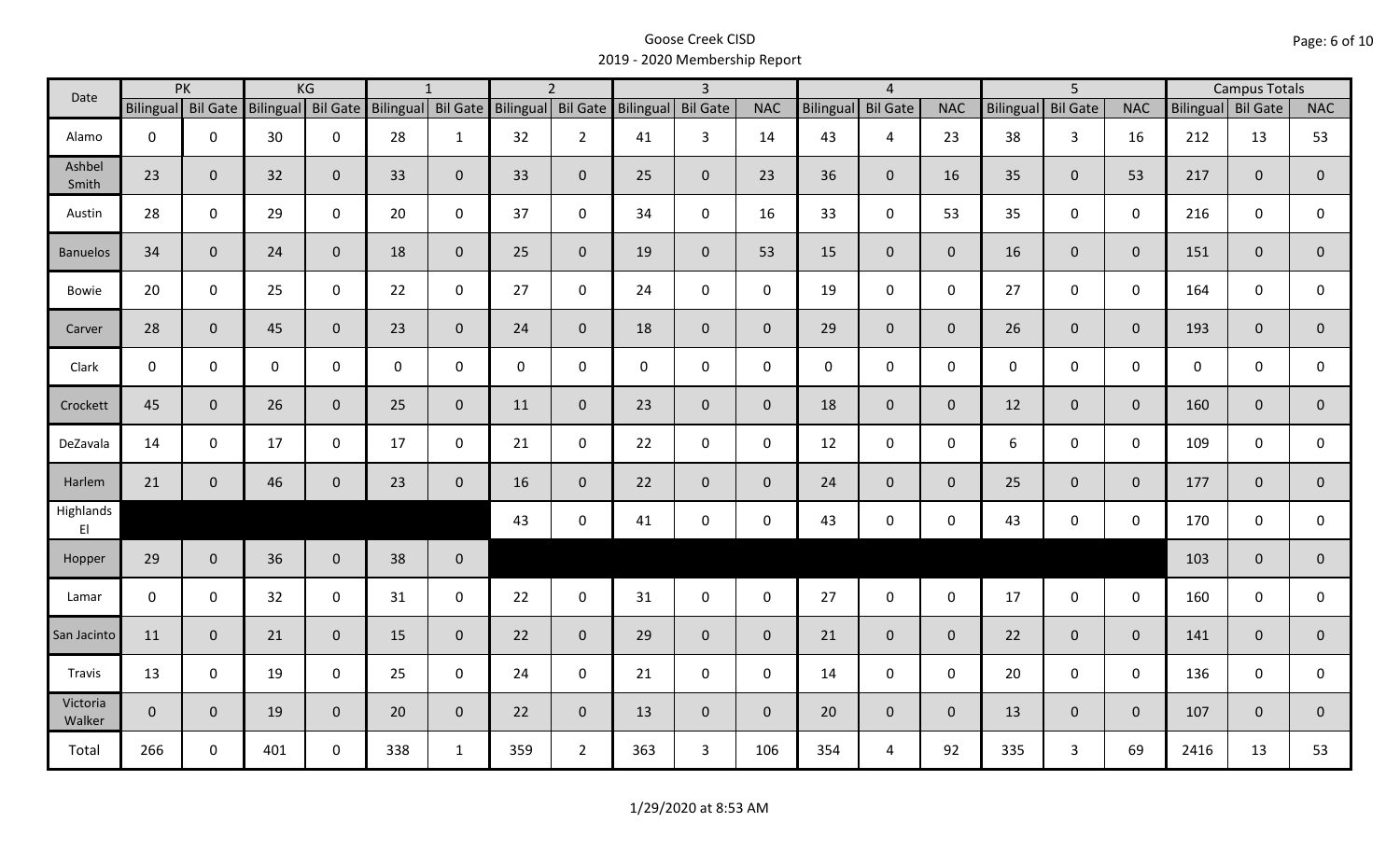| Date                |                | PK              |                     | KG              |                | $\overline{1}$  |                | $\overline{2}$  |                | $\overline{3}$  |                | $\overline{4}$  |                | $\overline{5}$  |             | <b>Campus Totals</b> |
|---------------------|----------------|-----------------|---------------------|-----------------|----------------|-----------------|----------------|-----------------|----------------|-----------------|----------------|-----------------|----------------|-----------------|-------------|----------------------|
|                     | <b>GATE</b>    | <b>Bil GATE</b> | <b>GATE</b>         | <b>Bil GATE</b> | <b>GATE</b>    | <b>Bil GATE</b> | <b>GATE</b>    | <b>Bil GATE</b> | <b>GATE</b>    | <b>Bil GATE</b> | <b>GATE</b>    | <b>Bil GATE</b> | <b>GATE</b>    | <b>Bil GATE</b> | <b>GATE</b> | <b>Bil GATE</b>      |
| Alamo               | $\mathbf 0$    | $\mathbf 0$     | $\mathbf 0$         | $\mathbf 0$     | 6              | $\mathbf{1}$    | 10             | $\overline{2}$  | 14             | $\mathbf{3}$    | 12             | $\overline{4}$  | 12             | $\mathbf{3}$    | 54          | 13                   |
| <b>Ashbel Smith</b> | $\mathbf{0}$   | $\mathbf 0$     | $\mathbf{1}$        | $\overline{0}$  | 10             | $\mathbf 0$     | $\overline{4}$ | $\overline{2}$  | 6              | $\overline{2}$  | $\overline{3}$ | $\mathbf{3}$    | $\overline{4}$ | $\mathbf{0}$    | 28          | $\overline{7}$       |
| Austin              | $\mathbf 0$    | $\mathbf 0$     | $\boldsymbol{6}$    | $\mathbf{1}$    | 11             | $\overline{3}$  | 11             | 6               | 27             | $\mathbf{3}$    | 17             | $\mathbf 0$     | 22             | $\mathbf 0$     | 94          | 13                   |
| <b>Banuelos</b>     | $\overline{0}$ | $\overline{0}$  | 6                   | $\mathbf{0}$    | 13             | $\mathbf 0$     | 8              | $\overline{4}$  | 17             | $\mathbf{1}$    | 21             | 5               | 22             | $\mathbf{0}$    | 87          | 10                   |
| Bowie               | $\mathbf 0$    | $\mathbf 0$     | $\mathbf{1}$        | $\mathbf 0$     | $2^{\circ}$    | $\mathbf 0$     | $\mathbf{3}$   | $\mathbf 0$     | 9              | $2^{\circ}$     | 10             | 0               | 6              | $\mathbf 0$     | 31          | $\overline{2}$       |
| Carver              | $\overline{0}$ | $\mathbf 0$     | $\mathbf{1}$        | $\mathbf{0}$    | $\mathbf{1}$   | $\overline{0}$  | $\mathbf{1}$   | $\mathbf{1}$    | 5 <sup>1</sup> | $\overline{2}$  | $\overline{4}$ | $\mathbf{1}$    | 8              | $\overline{0}$  | 20          | $\sqrt{4}$           |
| Clark               | $\mathbf 0$    | $\mathbf 0$     | 5                   | $\mathbf 0$     | 9              | $\mathbf 0$     | 12             | $\mathbf 0$     | 14             | $\mathbf 0$     | 18             | $\mathbf 0$     | 16             | $\mathbf 0$     | 74          | $\boldsymbol{0}$     |
| Crockett            | $\overline{0}$ | $\overline{0}$  | $\mathsf{O}\xspace$ | $\mathbf{1}$    | $\mathbf{3}$   | $\mathbf{3}$    | $\overline{4}$ | $\overline{4}$  | 7 <sup>7</sup> | $\mathbf{1}$    | 19             | $\mathbf{1}$    | 12             | $\mathbf 0$     | 45          | 10                   |
| DeZavala            | $\mathbf 0$    | $\mathbf 0$     | $\mathbf{1}$        | $\mathbf{1}$    | 4              | $\mathbf{1}$    | 3              | $\mathbf{1}$    | 9              | $\mathbf 0$     | 10             | $\mathbf{1}$    | $\overline{7}$ | $\mathbf 0$     | 34          | $\overline{a}$       |
| Harlem              | $\overline{0}$ | $\mathbf{0}$    | $\mathbf{3}$        | $\mathbf{0}$    | $\overline{2}$ | $\mathbf 0$     | 8              | $\mathbf{3}$    | 10             | $\mathbf{1}$    | 11             | $\mathbf 0$     | 15             | $\mathbf 0$     | 49          | $\overline{4}$       |
| Highlands El        |                |                 |                     |                 |                |                 | 9              | $\mathbf 0$     | 12             | $\mathbf{1}$    | 13             | $\mathbf{1}$    | 19             | $\mathbf 0$     | 53          | $\overline{2}$       |
| Hopper              | $\overline{0}$ | $\overline{0}$  | $\overline{2}$      | $\mathbf{0}$    | 11             | $\mathbf{1}$    |                |                 |                |                 |                |                 |                |                 | 13          | $\mathbf{1}$         |
| Lamar               | $\mathbf 0$    | $\mathbf 0$     | $\mathbf{1}$        | $\mathbf 0$     | $\overline{a}$ | $\mathbf{1}$    | $\mathbf{3}$   | 5               | $5\phantom{.}$ | $2^{\circ}$     | 4              | $\mathbf{1}$    | 9              | $\mathbf 0$     | 26          | $\boldsymbol{9}$     |
| San Jacinto         | $\overline{0}$ | $\overline{0}$  | $\mathbf 0$         | $\mathbf{1}$    | $\overline{2}$ | $\overline{2}$  | $\overline{4}$ | $\overline{3}$  | $\overline{2}$ | $\mathbf{1}$    | $\mathbf{1}$   | $\mathbf{1}$    | 6              | $\mathbf{0}$    | 15          | $\,8\,$              |
| Travis              | $\mathbf 0$    | $\mathbf 0$     | $\overline{2}$      | $\mathbf 0$     | $\mathbf{1}$   | $\mathbf 0$     | 8              | $\mathbf{1}$    | 11             | $\mathbf{3}$    | 17             | $\mathbf{1}$    | 10             | $\mathbf{1}$    | 49          | $\boldsymbol{6}$     |
| Victoria<br>Walker  | $\overline{0}$ | $\overline{0}$  | $\overline{2}$      | $\overline{2}$  | $9\,$          | $\overline{3}$  | 14             | $\mathbf{0}$    | 17             | $2^{\circ}$     | 18             | $\mathbf 0$     | 20             | $\mathbf{0}$    | 80          | $\overline{7}$       |
| Total               | $\mathbf 0$    | $\mathbf 0$     | 31                  | 6               | 88             | 15              | 102            | 32              | 165            | 24              | 178            | 19              | 188            | $\overline{4}$  | 752         | 100                  |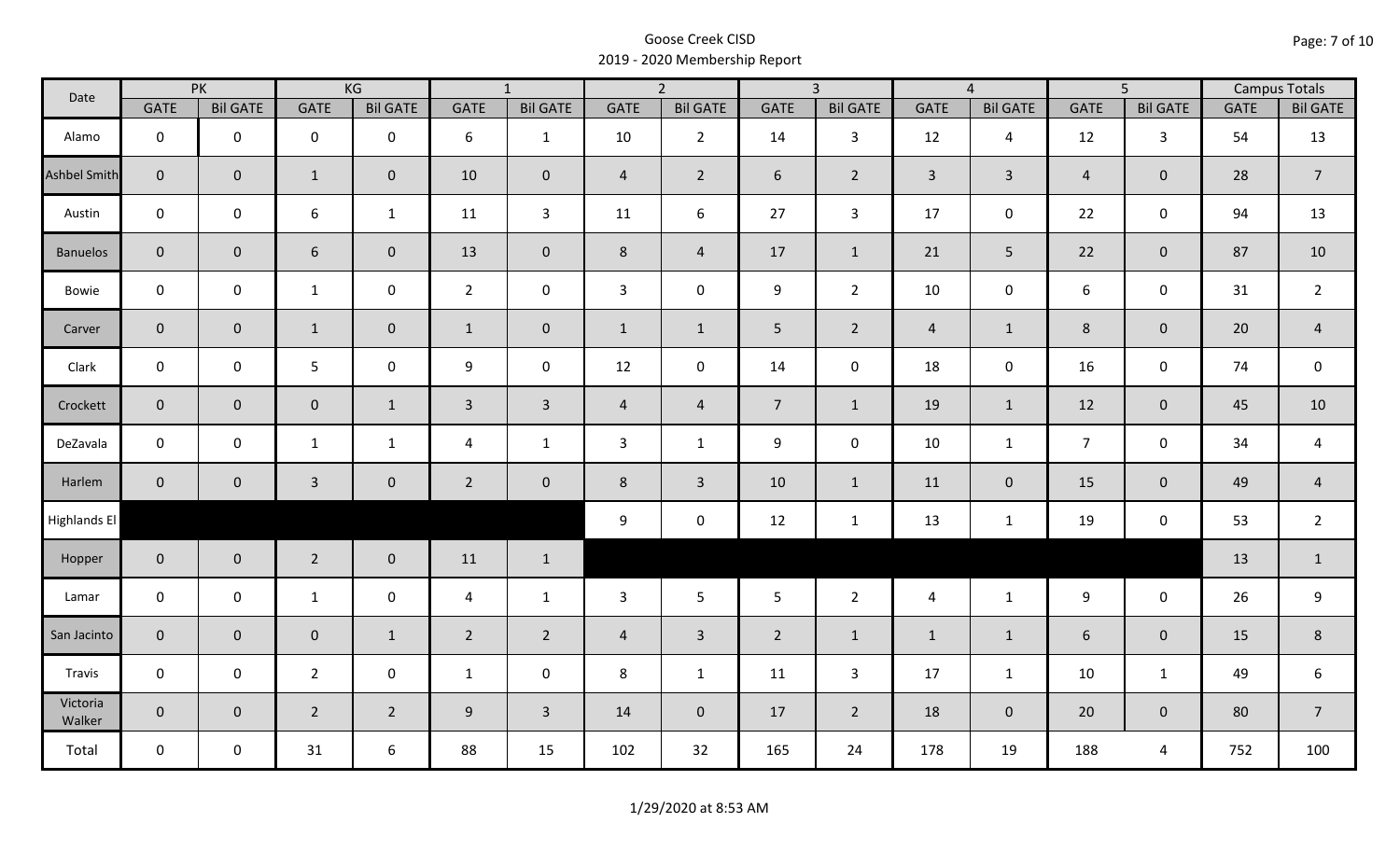|                     | Speech Only     | Inclusion       | Resource <21%  | Resource<br>21-50% | Self-Cont<br>50-60% | Self-Cont<br>$>60\%$ | <b>EC SpEd Program</b> | Homebound      |
|---------------------|-----------------|-----------------|----------------|--------------------|---------------------|----------------------|------------------------|----------------|
|                     | $\mathbf 0$     | 40              | 41             | 42                 | 43                  | 44                   | 45                     | $\mathbf{1}$   |
| Alamo               | 15              | 10              | 26             | $\overline{2}$     | $\mathbf 0$         | 18                   | $\mathbf{0}$           | $\mathbf{0}$   |
| Ashbel Smith        | 26              | 10              | 16             | $\boldsymbol{9}$   | $\pmb{0}$           | 19                   | 19                     | 0              |
| Austin              | 28              | 13              | 38             | $\overline{3}$     | $\mathbf 0$         | $\,8\,$              | $\mathbf 0$            | $\overline{0}$ |
| <b>Banuelos</b>     | 32              | $6\phantom{1}6$ | 31             | $\boldsymbol{9}$   | $\pmb{0}$           | 5                    | 13                     | 0              |
| Bowie               | 22              | $\overline{9}$  | 36             | $\sqrt{4}$         | $\mathbf{1}$        | 18                   | 11                     | $\mathbf 0$    |
| Carver              | 23              | 8               | 15             | $\boldsymbol{9}$   | $\sqrt{4}$          | 13                   | 12                     | $\mathbf{1}$   |
| Clark               | 21              | 15              | 22             | 6                  | $1\,$               | 26                   | $\,8\,$                | $1\,$          |
| Crockett            | 30              | 29              | 8              | $\overline{a}$     | $\pmb{0}$           | $\overline{7}$       | $\overline{3}$         | 0              |
| DeZavala            | 23              | 17              | 16             | $\overline{4}$     | $\pmb{0}$           | $1\,$                | $\pmb{0}$              | $\mathbf 0$    |
| Harlem              | $\overline{22}$ | $\overline{4}$  | 41             | $\overline{2}$     | $\pmb{0}$           | 14                   | 9                      | 0              |
| <b>Highlands El</b> | 17              | 21              | 27             | 10                 | $\pmb{0}$           | 14                   | $\pmb{0}$              | $\mathbf 0$    |
| Hopper              | 28              | 6               | 6              | $\mathsf{3}$       | $\pmb{0}$           | $\overline{7}$       | 9                      | 0              |
| Lamar               | 15              | $\bf 8$         | 20             | $\overline{3}$     | $\overline{2}$      | 15                   | $\mathbf 0$            | $\overline{0}$ |
| San Jacinto         | 14              | $\overline{4}$  | 30             | $\overline{2}$     | $\pmb{0}$           | $\pmb{0}$            | $\pmb{0}$              | 0              |
| Travis              | 31              | $6\,$           | 26             | $\,8$              | $\pmb{0}$           | 10                   | $\,8\,$                | $\mathbf 0$    |
| Victoria Walker     | 69              | 5               | 19             | $\boldsymbol{6}$   | $\pmb{0}$           | 22                   | $\pmb{0}$              | 0              |
| <b>BJS</b>          | $\overline{3}$  | 65              | 16             | 18                 | 21                  | $\overline{4}$       | $\pmb{0}$              | $\mathbf{1}$   |
| CBJ                 | $\overline{a}$  | 64              | 18             | 18                 | 19                  | 26                   | $\pmb{0}$              | 0              |
| GJS                 | $\overline{4}$  | 48              | 14             | 19                 | 19                  | 23                   | $\pmb{0}$              | $\mathbf{1}$   |
| HMJ                 | $\overline{4}$  | 54              | 12             | 34                 | 16                  | 13                   | $\mathbf 0$            | 0              |
| <b>HJS</b>          | $\mathbf{1}$    | 51              | $\overline{4}$ | 18                 | 22                  | 25                   | $\mathbf 0$            | $\overline{3}$ |
| <b>REL</b>          | $\mathbf{1}$    | 111             | 43             | 51                 | $\boldsymbol{6}$    | 41                   | $\pmb{0}$              | $\mathbf{1}$   |
| <b>RSS</b>          | $\overline{4}$  | 82              | 36             | 40                 | $\sqrt{4}$          | 46                   | $\mathbf 0$            | $\mathbf{0}$   |
| <b>GCM</b>          | $\mathbf{1}$    | 133             | 26             | 42                 | $\mathsf{3}$        | 23                   | $\pmb{0}$              | $\overline{2}$ |
| Impact              | $\mathbf{1}$    | $\overline{2}$  | $\mathbf 0$    | $\mathbf 0$        | $\pmb{0}$           | $\pmb{0}$            | $\pmb{0}$              | $\mathbf 0$    |
| <b>Stuart CTHS</b>  | $\mathsf 0$     | 26              | $\pmb{0}$      | $\pmb{0}$          | $\pmb{0}$           | $\pmb{0}$            | $\pmb{0}$              | 0              |
| PHC                 | $\mathbf 0$     | 5               | $\overline{2}$ | $\mathbf 0$        | $\mathbf 0$         | $\mathbf 0$          | $\mathbf 0$            | $\mathbf 0$    |
| Point               | $\mathbf 0$     | $\pmb{0}$       | $\pmb{0}$      | $\pmb{0}$          | $\pmb{0}$           | $\mathbf 0$          | $\pmb{0}$              | 0              |
| Elementary          | 416             | 171             | 377            | 84                 | $\,8$               | 197                  | 92                     | $\overline{2}$ |
| Secondary           | 23              | 641             | 171            | 240                | 110                 | 201                  | $\pmb{0}$              | 8              |
| <b>District</b>     | 439             | 812             | 548            | 324                | 118                 | 398                  | 92                     | 10             |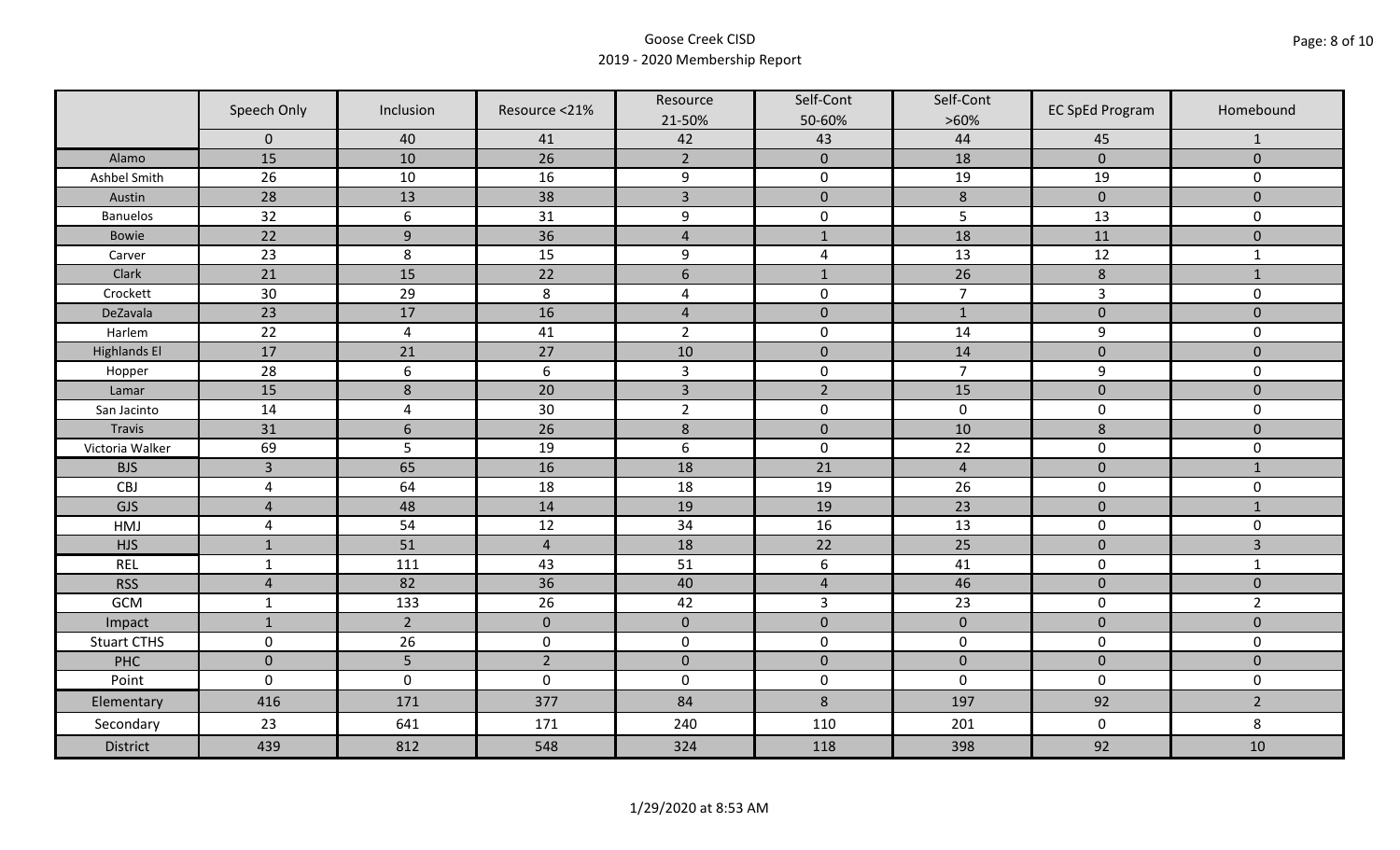|                     | At-Risk | SpEd           | GT           | <b>LEP</b>     | Migrant        | Econ Dis | Dyslexia     | 504     |
|---------------------|---------|----------------|--------------|----------------|----------------|----------|--------------|---------|
| Alamo               | 515     | 72             | 67           | 257            | $\overline{2}$ | 588      | 21           | 42      |
| Ashbel Smith        | 498     | 99             | 35           | 267            | $\overline{4}$ | 600      | 11           | 20      |
| Austin              | 442     | 90             | 107          | 254            | 9              | 472      | 18           | 49      |
| <b>Banuelos</b>     | 476     | 96             | 97           | 189            | $\overline{2}$ | 541      | 19           | 42      |
| Bowie               | 525     | 106            | 33           | 186            | 5              | 645      | 19           | 42      |
| Carver              | 449     | 87             | 24           | 212            | $\overline{9}$ | 624      | 14           | 27      |
| Clark               | 339     | 101            | 74           | 50             | $\mathbf{1}$   | 382      | 26           | 57      |
| Crockett            | 398     | 83             | 55           | 202            | $\overline{7}$ | 463      | 27           | 52      |
| DeZavala            | 425     | 66             | 38           | 149            | $\overline{2}$ | 538      | 18           | 41      |
| Harlem              | 437     | 92             | 53           | 191            | 5 <sup>1</sup> | 618      | 16           | 38      |
| <b>Highlands El</b> | 341     | 89             | 55           | 200            | $\mathbf 0$    | 610      | 40           | 94      |
| Hopper              | 308     | 59             | 14           | 132            | $\mathbf 0$    | 361      | $\mathbf{3}$ | 25      |
| Lamar               | 531     | 66             | 35           | 195            | $\overline{7}$ | 590      | 34           | 48      |
| San Jacinto         | 324     | 50             | 23           | 170            | $\mathbf{1}$   | 363      | 17           | 27      |
| Travis              | 519     | 89             | 55           | 178            | $\mathbf 0$    | 629      | 30           | 54      |
| Victoria Walker     | 433     | 122            | 87           | 174            | $\overline{4}$ | 419      | 30           | 53      |
| <b>BJS</b>          | 451     | 135            | 66           | 160            | 5              | 786      | 56           | 96      |
| <b>CBJ</b>          | 577     | 149            | 112          | 161            | $\sqrt{6}$     | 792      | 48           | 115     |
| GJS                 | 504     | 131            | 146          | 112            | 12             | 650      | 67           | 131     |
| <b>HMJ</b>          | 569     | 134            | 60           | 211            | 10             | 858      | 64           | 98      |
| <b>HJS</b>          | 544     | 128            | 131          | 146            | 6              | 745      | 59           | 126     |
| <b>REL</b>          | 761     | 268            | 95           | 225            | 18             | 1387     | 86           | 162     |
| <b>RSS</b>          | 721     | 219            | 205          | 205            | 11             | 1250     | 108          | 225     |
| <b>GCM</b>          | 1058    | 237            | 184          | 167            | 12             | 1206     | 86           | 197     |
| Impact              | 90      | $\overline{3}$ | 74           | 7 <sup>7</sup> | $\mathbf{3}$   | 244      | 6            | 19      |
| <b>Stuart CTHS</b>  | 104     | 26             | 11           | 25             | $\overline{3}$ | 158      | 20           | 33      |
| PHC                 | 123     | $\overline{7}$ | 5            | 12             | $\mathbf{1}$   | 108      | 10           | 22      |
| Point               | 54      | $6\phantom{a}$ | $\mathbf{1}$ | $\bf 8$        | $\mathbf 0$    | 43       | $\mathbf{3}$ | $\bf 8$ |
| Elementary          | 6960    | 1367           | 852          | 3006           | 58             | 8443     | 343          | 711     |
| Secondary           | 5556    | 1443           | 1090         | 1439           | 87             | 8227     | 613          | 1232    |
| District            | 12516   | 2810           | 1942         | 4445           | 145            | 16670    | 956          | 1943    |